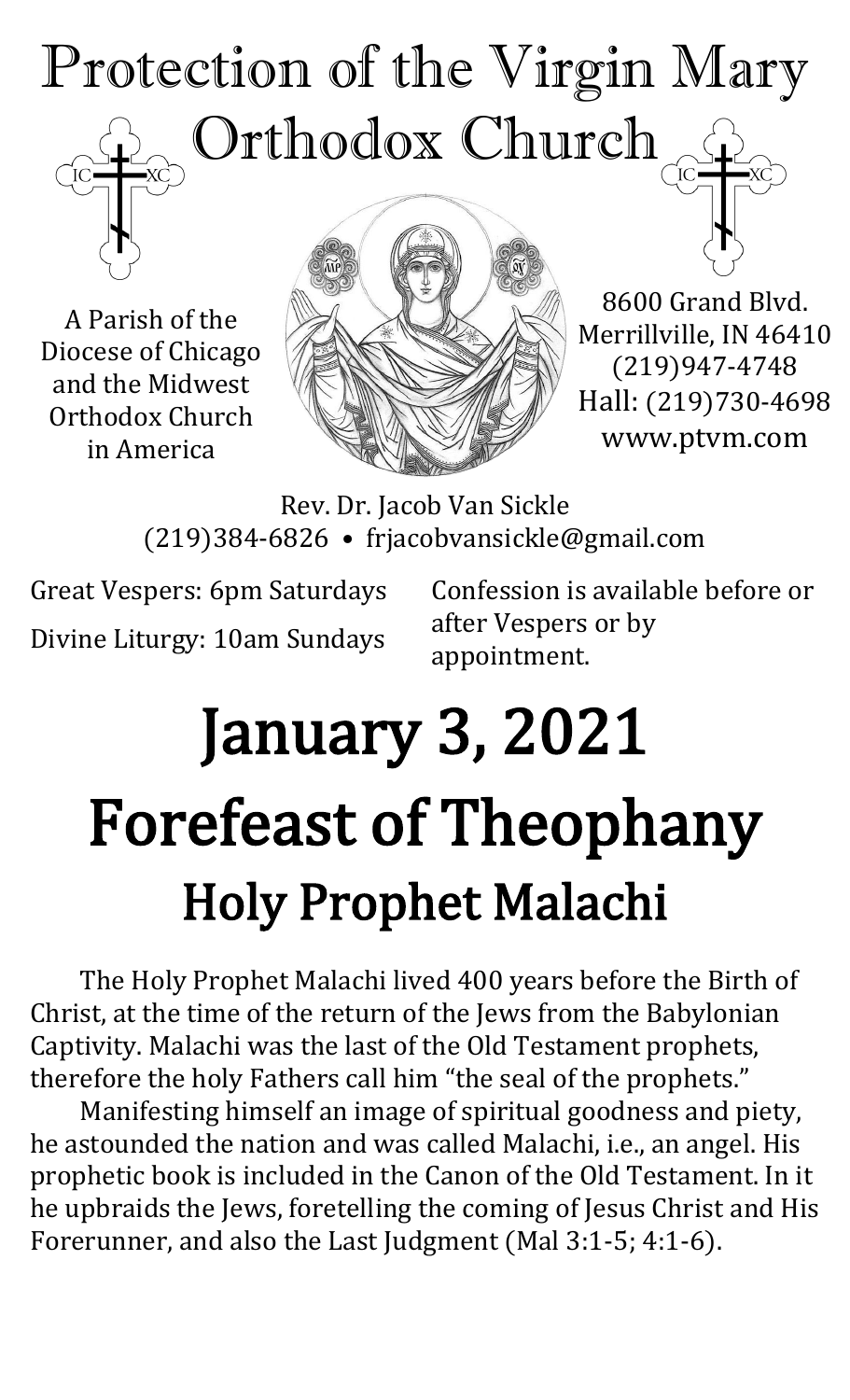# HYMNS OF THE DAY

#### Tone 5 – Resurrectional Troparion

Let us, the faithful, praise and worship the Word, co-eternal with the Father and the Spirit, born for our salvation from the Virgin; for He willed to be lifted up on the Cross in the flesh, to endure death, and to raise the dead// by His glorious Resurrection.

#### Tone 4 – Troparion of the Forefeast

Prepare, O Zebulon, and adorn yourself, O Naphtali! River Jordan, cease flowing, and receive with joy the Master coming to be baptized! Adam, rejoice with our first Mother, and do not hide yourselves as you did of old in Paradise; for having seen you naked, He has appeared to clothe you with the first garment.// Christ has appeared to renew all creation.

#### Tone 5 – Resurrectional Kontakion

You descended into hell, O my Savior, shattering its gates as Almighty, resurrecting the dead as Creator, and destroying the sting of death. You have delivered Adam from the curse, O Lover of man,// and we cry to You: "O Lord, save us!"

#### Tone 4 – Kontakion for the Prophet Malachi

Endowed with the gift of prophecy, O Malachi, you clearly proclaimed the saving coming of Christ to the world.// His brightness has brought light to the whole universe.

#### Tone 4 – Kontakion of the Forefeast

Today the Lord enters the Jordan and cries out to John: "Do not be afraid to baptize Me.// For I have come to save Adam, the first-formed man."

# SCRIPTURE READINGS

## Tone 6 – Prokeimenon for the Forefeast (Psalm 27)

O Lord, save Your people, / and bless Your inheritance!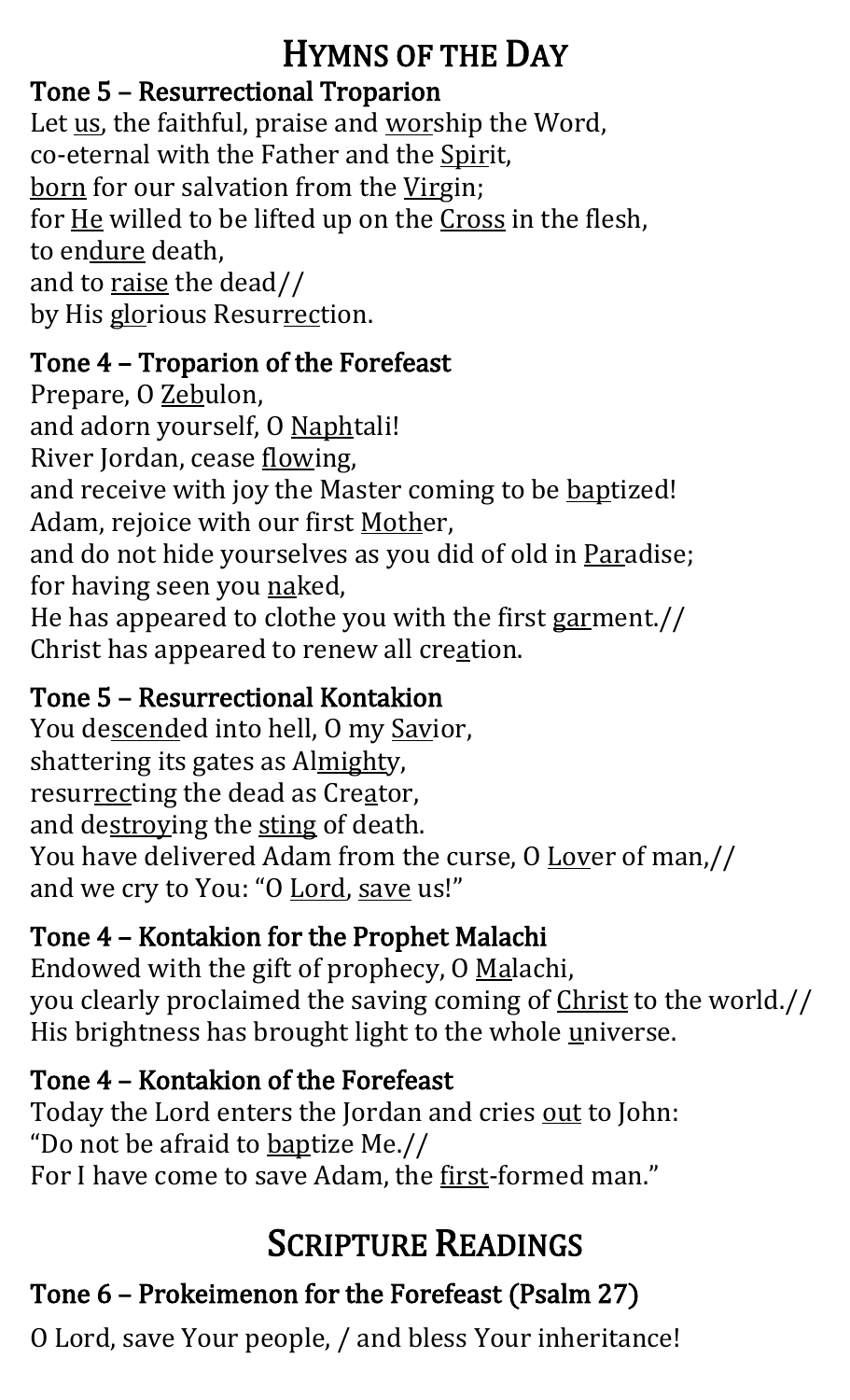#### Epistle: 2 Timothy 4.5-8 (Sunday before Theophany)

My son Timothy: Be watchful in all things, endure afflictions, do the work of an evangelist, fulfill your ministry. For I am already being poured out as a drink offering, and the time of my departure is at hand. I have fought the good fight. I have finished the race. I have kept the faith. Finally, there is laid up for me the crown of righteousness, which the Lord, the righteous Judge, will give to me on that Day, and not to me only but also to all who have loved His appearing.

#### Gospel: Mark 1.1-8 (Sunday before Theophany)

The beginning of the gospel of Jesus Christ, the Son of God. As it is written in the Prophets: "Behold, I send My messenger before Your face, Who will prepare Your way before You. The voice of one crying in the wilderness: 'Prepare the way of the LORD; make His paths straight.'"

John came baptizing in the wilderness and preaching a baptism of repentance for the remission of sins. Then all the land of Judea, and those from Jerusalem, went out to him and were all baptized by him in the Jordan River, confessing their sins.

Now John was clothed with camel's hair and with a leather belt around his waist, and he ate locusts and wild honey. And he preached, saying, "There comes One after me who is mightier than I, whose sandal strap I am not worthy to stoop down and loose. I indeed baptized you with water, but He will baptize you with the Holy Spirit."

### WE REMEMBER IN PRAYER

| N.Dep. Mary Ann Caravana             |                | Ev.Mem. Peter Holik ('83)   |  |
|--------------------------------------|----------------|-----------------------------|--|
| <b>Ernst Pedersen</b>                |                | Thomas Kane ('75)           |  |
| Barbara Kurth                        |                | Isidor Bartko ('59)         |  |
| Mary Ann Behnke                      |                | Kalilanius Parfeevets ('26) |  |
| Mitchell Bright                      |                | John Tihonchuk ('17)        |  |
| Health & Salv.                       | Gideon         | Tina                        |  |
| Archpr. Peter                        | Kevin          | <b>Brittany</b>             |  |
| Mat. Margaret                        | Jon            | Jennifer                    |  |
| $M_{\Omega}$ + $\Lambda$ pp $\Omega$ | $T_{\alpha N}$ | $C_{\alpha}$ :1             |  |

Mat. Anne Mat. Nancy Pr. Christopher Mat. Jennifer Andrew

Tanya Jovan Julia Warren Tom

**Gall** Stacy Jeramie Olivia Parker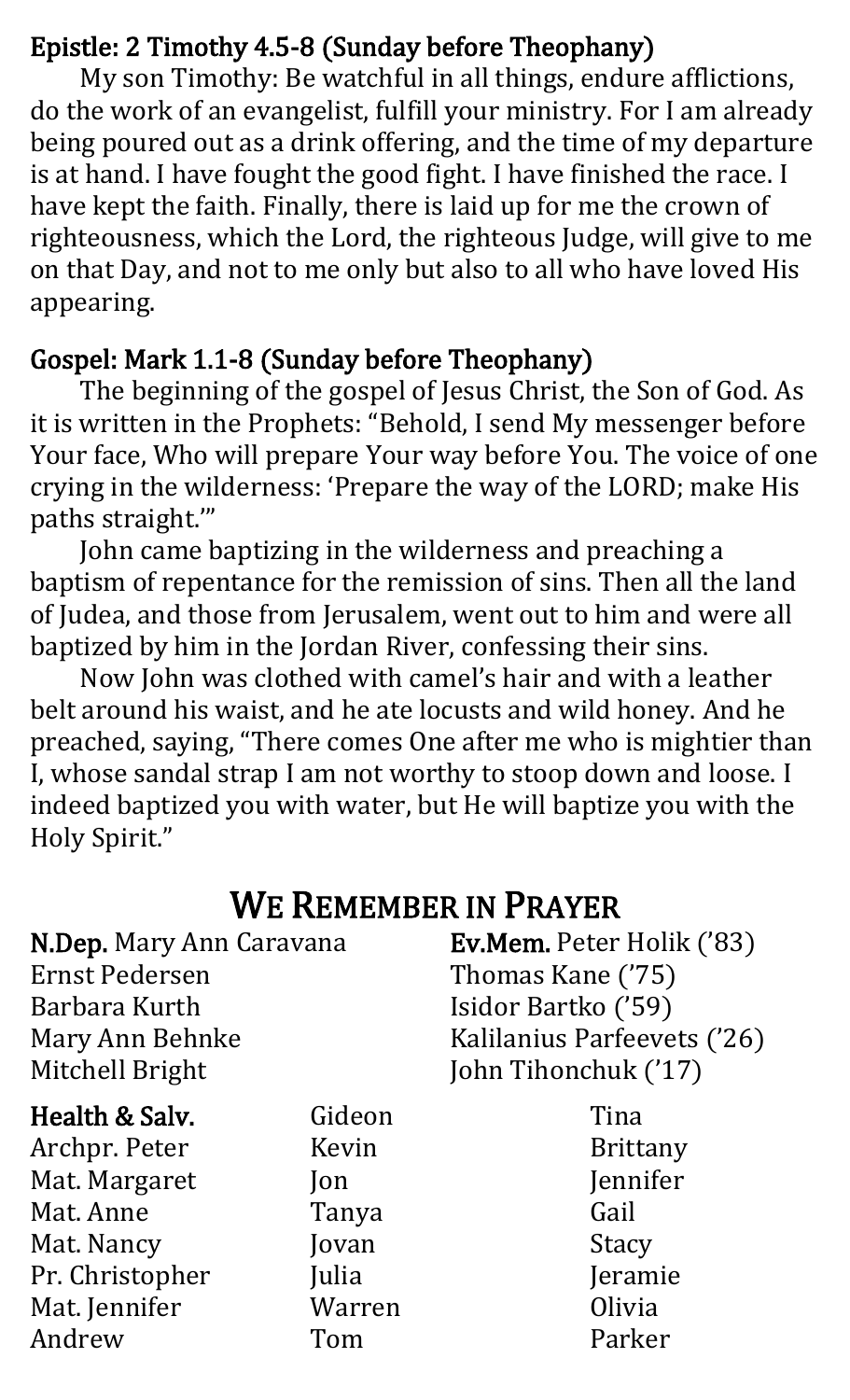| Christine      | Janet         | TaQuana   |
|----------------|---------------|-----------|
| Linda          | Daryl         | Ayden     |
| Larry          | Diane         | Hyland    |
| Rollie         | Carla         | Jason     |
| Joseph         | Susan         | Ted       |
| Nadia          | Timothy       | James     |
| Daniel         | William       | Pamela    |
| <b>Brendan</b> | Paul          | Erin      |
| David          | Joseph        | Alexander |
| Sharon         | Linda         | Ronald    |
| Michael        | Claudia       | Theodore  |
| Janie          | Tom           | Robert    |
| Tanya          | Beth          | Mary Ann  |
| Christopher    | Elizabeth     | Lara      |
| Nina           | Snezana       | Craig     |
| Renee          | Nathan        | Chuck     |
| Carissa        | Kara          | Scott     |
| Cynthia        | Ryan          | Mark      |
| John           | <b>Thomas</b> | Julie     |
| Vern           | Carol         | Christine |
| Olga           | Christine     | Dale      |
| Mark           | Jon           | Ashley    |
| Jerry          | Zoey          | Abbey     |
| Michael        | Dominic       | Hillary   |
| Janice         | Declan        |           |
| Anthony        | Hudson        |           |

\*If you know someone who needs prayer, please give their name to Fr Jacob

### ANNOUNCEMENTS

2021 Calendars and Stewardship Envelopes are available for pickup in the Narthex.

Please let our hall manager know ASAP if you need to reserve any dates in 2021.

Mark your calendars:

- Jan 5: Vespers and Litia with the Great Blessing of Water for Theophany @ 6pm
- Jan 6: Divine Liturgy for the Feast of Theophany @ 10am

Last Week's Gifts to the Lord: \$8,090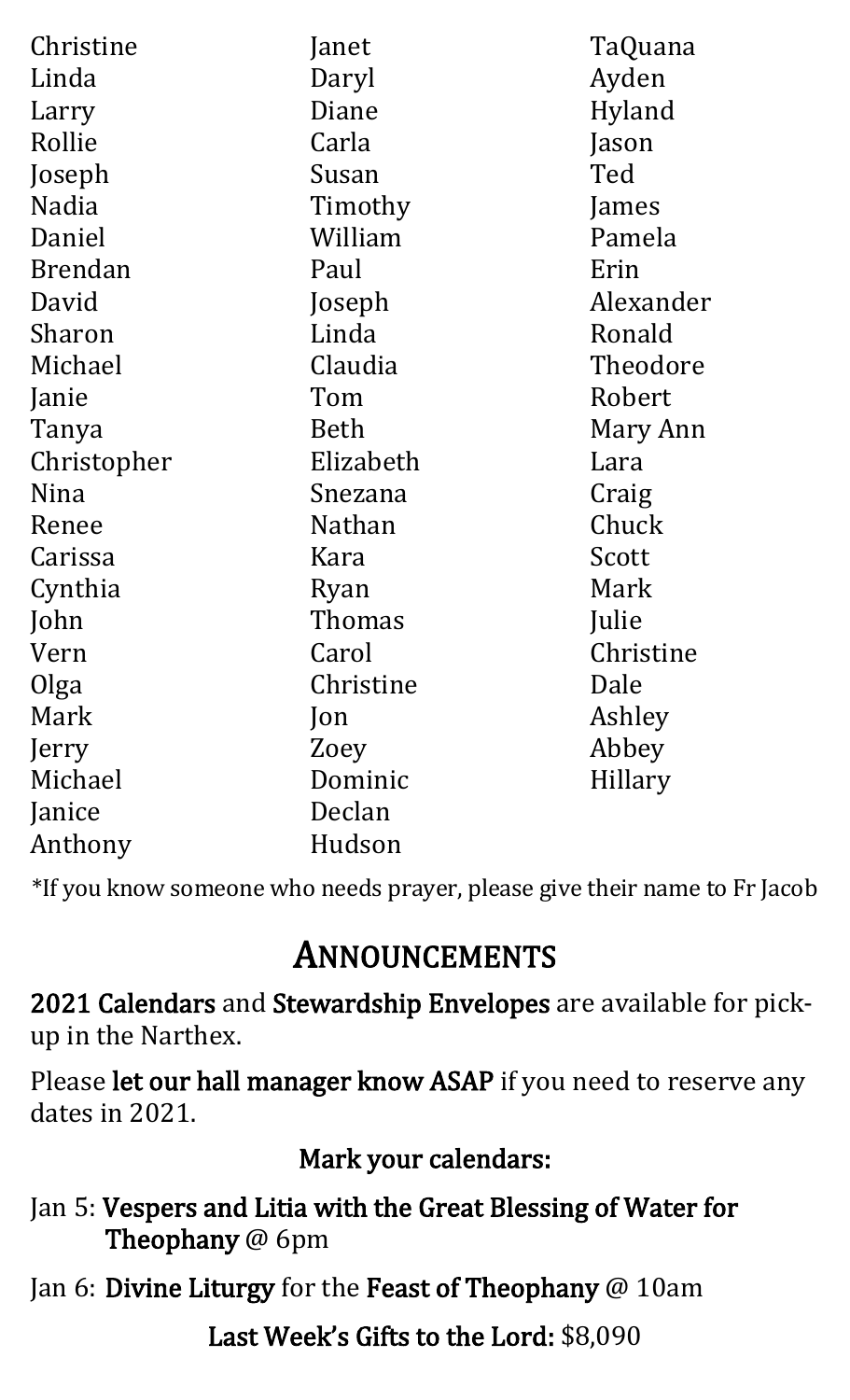# "We Rejoice even in Tribulation" An Encyclical of Hope from the Holy Synod of Bishops of the Orthodox Church in America

Our dear brothers and sisters in Christ, we give thanks to God for you! In a year of tribulations — a testing of our faith, perseverance, and character — you have shown great love to Christ in your willing obedience and unwavering service to the Church. How can we convey to you the concern each bishop has felt for his flock during these weeks and months? God knows our prayers for you, and He has sent us the consolation of your faithfulness and love.

Not only to us, however, have you shown this love, but also within your communities, in caring for one another: within families, between households, among brother clergy and circles of friends. Even beyond those closest to you, you have responded to those in need: to those who are homebound, or who have lost their homes, their livelihoods, and even their family members. Beloved, your love and service are the light of Christ and the seeds of the Kingdom. What hope we have obtained from these manifestations of the Holy Spirit in your hearts! Having received this consolation from you, we write now to strengthen you, in case anyone is becoming weary. We do not know what the coming year will bring, but we know that Christ is in our midst — He is, and ever shall be! It is precisely in these times of tribulation that we exclaim this with greater conviction than ever. As St. Paul writes to the Romans, "we also glory in tribulations, knowing that tribulation produces perseverance; and perseverance, character; and character, hope. Now hope does not disappoint, because the love of God has been poured out in our hearts by the Holy Spirit who was given to us" (Rom 5:3-5). Let us not be downcast by our tribulations but take courage and find in them our hope of the Resurrection.

#### Part One

#### OUR TROUBLED WORLD

Let us not be surprised, however, if hope is not what the world feels when it looks back upon the year 2020 and into the New Year of 2021. By many people, the year 2020 will be remembered as one of calamity: the year of the covid-19 pandemic; of violence perpetrated upon the weak by the strong; of civil unrest and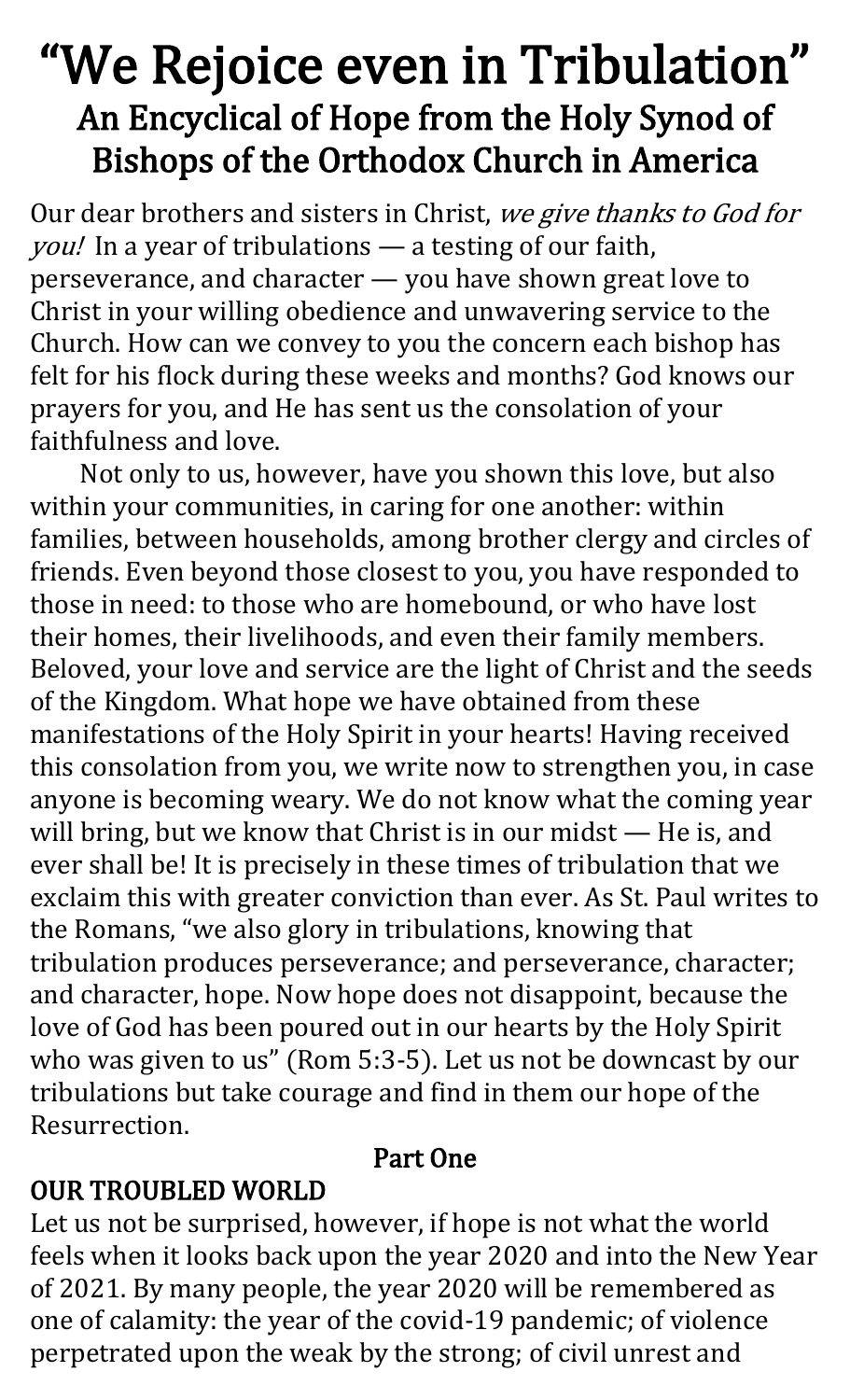rioting; of political polarization and turmoil; of fires, storms, and floods. In addition to all of this, many of us grappled with personal tragedy throughout the year, with the loss of loved ones, chronic and acute illnesses, financial ruin, accidents, abuse, addiction, and every other temptation and challenge. In the New Year, these troubles may well continue, or new ones may come.

Beloved in Christ, we see all of this as well. The Church does not look away from pain, suffering, and death — not our own, not that of our neighbor. But while those around us may see suffering and death as evidence of meaninglessness and chaos, we acknowledge this pain as an inescapable element of our broken world. The brokenness of the natural world, of our minds and hearts, of our relationships, and of our societies — all of this stems from the rebellion of human beings against God. Our attempts to live without Him have separated us and our world from the loving wholeness of life in the Holy Trinity.

#### THE TEMPTATION OF FEAR

It is precisely when we attempt to live without God, when we either forget Him or deliberately reject Him, that the world and its brokenness overwhelm us. Without God, we have everything to fear. We fear every possible loss, because we have no power to restore that which we lose. We fear pain, because we have no power to escape it, and we know it leads to our death. We fear not only imminent threats, but also those that we imagine, because we become unable to distinguish the difference between the two. God warns Israel of the consequences of rebellion, that for them, "the sound of a shaking leaf shall chase them. Then they shall flee as though fleeing from a battle, and shall fall when no one pursues" (Lev 26:36). Fear confuses and bewilders us, and it also further divides and isolates us: "Brother shall disregard brother as in warfare, though no one is in pursuit" (Lev 26:37). We turn on each other, in fact, as the Midianite army destroyed itself at the shouting of the men with Gideon (Judg 7:22).

Brothers and sisters, such fear has manifested itself even amongst the faithful. Can any of us claim to have surrendered all our fears to God? In the midst of our fears concerning the pandemic, in particular, we have at times succumbed to divisive criticism and polemic, to doubts and inner panic leading to anxiety, despondency, and despair. The temptation of fear has been all the greater because we have witnessed changes to our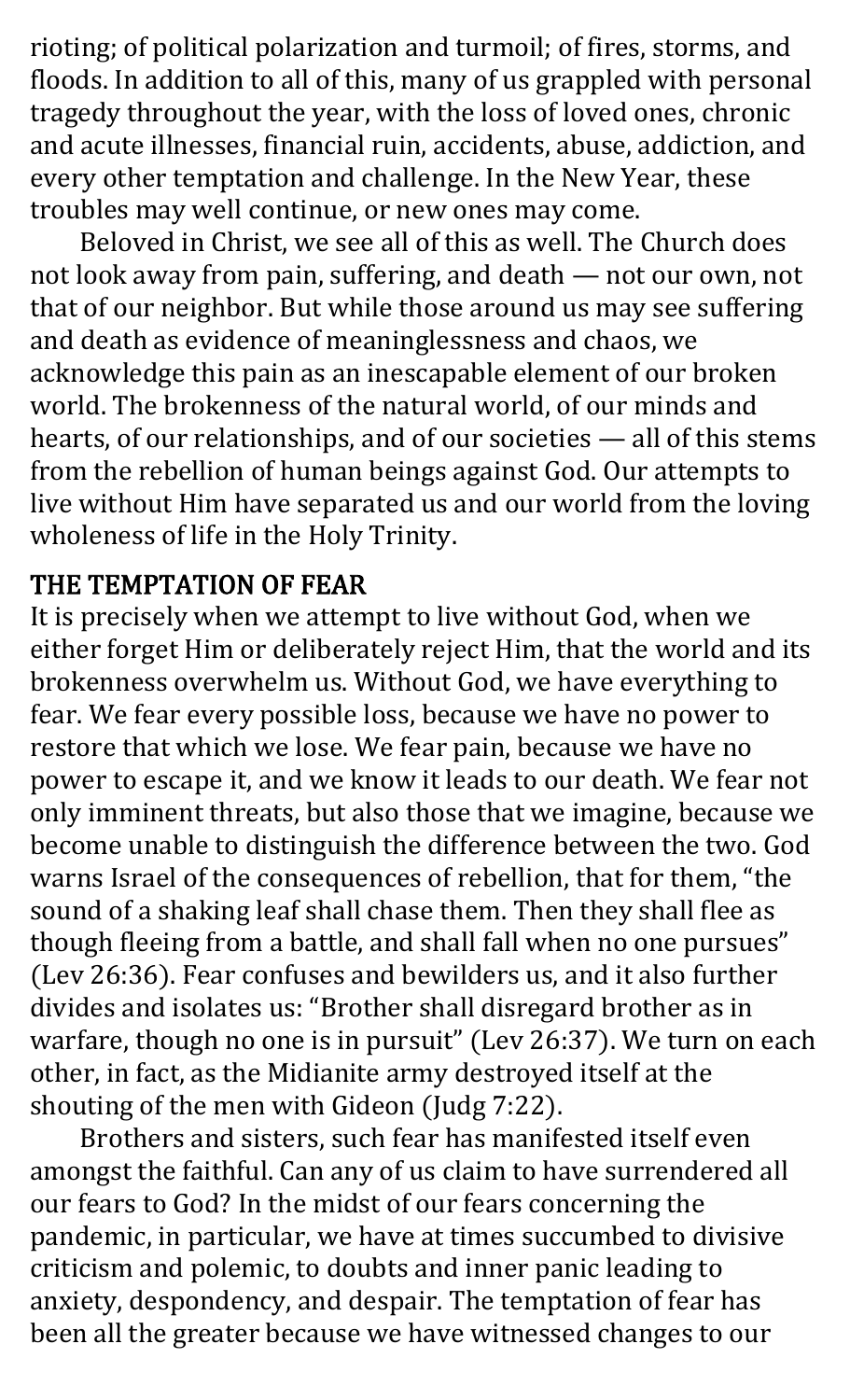liturgical life that none of us before imagined possible. In our fear, we may have asked ourselves and one another whether the Church itself has succumbed to the pandemic, whether its leaders have capitulated to the demands of the world, whether we have become paralyzed or lost our way.

#### THE UNSHAKABLE CHURCH

Beloved, all the measures taken by the Church during the pandemic have been undertaken out of love for our brothers and sisters. But the decisions about which measures to take and when to take them have not been easy ones. We your bishops pray earnestly for the guidance of the Holy Spirit at all times, and especially when faced with such a complex, dynamic, and unknown circumstance as the pandemic. All of our priests and deacons share in this challenge, and equally desire to act as the Holy Spirit directs within each parish. We echo the words that Paul wrote to the Colossians:

For I want you to know what a great conflict I have for you, ...that [your] hearts may be encouraged, being knit together in love, and attaining to all riches of the full assurance of understanding.

Our concern has been for both the physical and spiritual wellbeing of you, our cherished flock, and for our lands as a whole. Our boat is being tossed on the waves of a surging sea, but we know that Christ is in this boat with us; He has not abandoned us, and we have not abandoned one iota of our faith in Him. None of the protocols and precautions — no mask, physical distancing requirement, or call for hygiene — has stopped or can stop the Church from her vocation of making Christ manifest in the world. Even the drastic steps of temporarily suspending or curtailing liturgical services were taken out of love, not fear: love of those in particular peril from the virus, love for healthcare workers overwhelmed with patients, love for those outside the Church for whom our cooperation was and is a witness of Christian charity. These steps have required all of us in the Church — bishops, clergy, monastics, and all the faithful — to work harder than ever, and to sacrifice a great deal. Yet we know that Christ, our Creator and Almighty Lord, is our rock amid this storm (Lk 6:48), and because our rock is unshakable, we have been willing to lay down our normal life out of love, for "greater love has no man than this, that he lay down his life for his friends" (Jn 15:13).